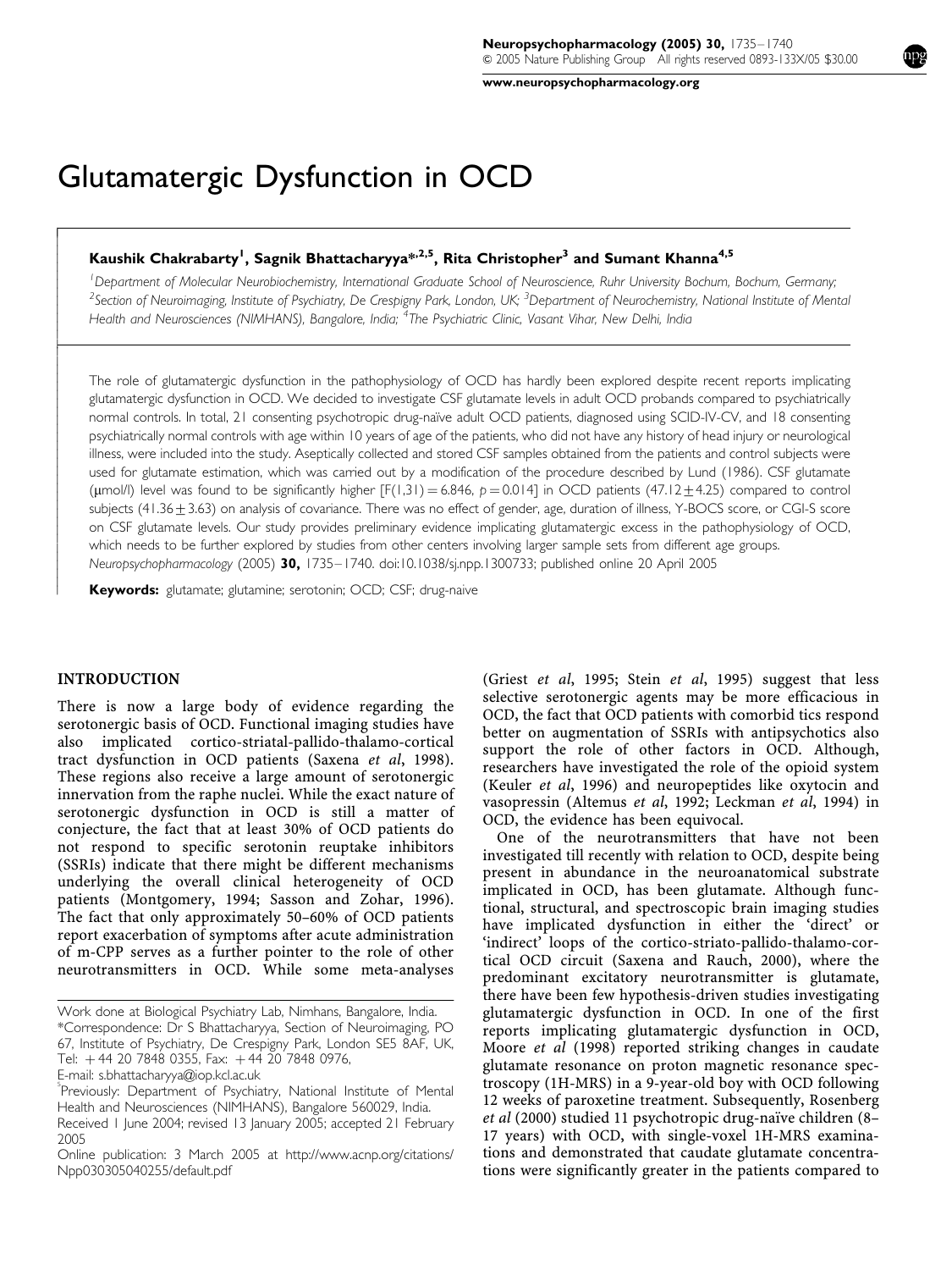1736

healthy controls. They also found that the caudate glutamate levels in patients decreased significantly following 12-weeks treatment with paroxetine to levels comparable to that of controls and the decrease was associated with decrease in symptom severity of the OCD patients. In the same study, they also compared the glutamate levels in occipital cortex in another sample of eight pediatric OCD patients and eight healthy children and found no difference between the two. In a subsequent report (Bolton et al, 2001), the same group reported that the decrease in left caudate glutamate levels on 1H-MRS following 12 weeks treatment with paroxetine, persisted 3 months after medication discontinuation in an 8-year old girl, who was part of the earlier sample of paroxetine treated OCD patients. The authors however did not find any significant change in left caudate volumes between baseline, after 12 weeks of paroxetine and 3 months after discontinuation of paroxetine.

Although, the 1H-MRS studies implicate glutamatergic dysfunction in OCD, the studies involved small samples and only pediatric age group. To our knowledge, there are no published reports that have investigated glutamatergic dysfunction in adult OCD. Although, studies have investigated glutamate levels in CSF in schizophrenia (Kim et al, 1980; Gattaz et al, 1982; Korpi et al, 1987; Labarca et al, 1995; Faustman et al, 1999), similar studies are lacking in OCD. In the background of the MRS data, we decided to investigate CSF glutamate levels in adult OCD probands and compare it to psychiatrically normal controls.

## MATERIALS AND METHODS

## Recruitment and Assessment of Subjects

The study was approved by the departmental review board and was in accordance with the Helsinki declaration, 1975. All patients aged 16 years and older, screened at the National Institute of Mental Health and Neurosciences (NIMHANS) Psychiatry Screening OPD and diagnosed to be suffering from OCD, and who had never been on any psychotropic agents were administered the Structured Clinical Interview for DSM IV-clinician version (SCID-IV-CV) (First et al, 1997). Patients who fulfilled the diagnostic criteria, and who did not have any lifetime history of psychotic disorder or mental retardation, were included in the study. Informed consent of patients was taken before including them in the study. Thereafter, patients were rated on the Yale-Brown Obsessive Compulsive Symptom Checklist (Y-BOCS) (Goodman et al, 1989a, b), Yale-Brown Obsessive Compulsive Severity Rating Scale (Goodman et al, 1989a, b), and Clinical Global Impression- Severity (CGI-S) Scale. In total, 21 consenting psychotropic drugnaïve OCD patients were included into the study. Control population were taken from patients scheduled for various operative procedures ( $n = 12$ ; inguinal hernia—5, fractures of the femur and tibia $-4$ , varicocele $-1$ , anal fissure $-1$ and fibroid uterus $-1$ ) under spinal anesthesia in a general hospital located in the same geographical area and also from staff ( $n = 6$ ) working in the hospital who volunteered to be part of the study. Informed consent was taken before finally including the subjects into the study. They were included into the study following administration of SCID-IV-CV (First et al, 1997) after ruling out lifetime history of any psychiatric illness and history of head injury or any other neurological illness. In total, 18 consenting psychiatrically normal controls without any history of head injury or other neurological illness and with age within 10 years of age of the patients were taken into the study. Subsequently, lumbar puncture was carried out to collect CSF.

## Sample Collection and Storage

Lumbar puncture was carried out in patients as well as controls after overnight fasting. About 2 ml of CSF was collected, under aseptic conditions from the intervertebral space between L4 and L5 spines, using 22 gz disposable spinal needles with the subject in the left lateral position. The CSF sample was transferred in ice-packs and immediately stored at  $-70^{\circ}$ C. We did not employ any dietary restrictions for either the patients or controls in this study. The stored CSF was used subsequently for glutamate estimation. The duration of storage before estimation of the CSF sample was between 2 and 20 months (mean  $= 12.95 + 5.15$ ) for the patient sample and 2 and 11 months (mean  $= 3.02 + 2.90$ ) for the control sample.

## Glutamate Estimation

Glutamate estimation was carried out by a modification of the procedure described by Lund (1986). Briefly, various concentrations of Glutamate standards obtained from Sigma-Aldrich (USA) were taken in screw-capped tubes marked 'S' while 0.25 ml of patient samples were taken in screw-capped tubes marked 'T'. To each of the standard or test samples, 1 ml of Tris-EDTA-Hydrazine buffer, 0.1 ml of NAD solution, 0.01 ml of ADP solution, and water were added, so that the total reaction volume added up to 2 ml (Tris-EDTA-Hydrazine buffer, NAD, and ADP solution obtained from Sigma-Aldrich, USA). Absorbance  $(C^1)$  was read using a spectrophotometer at 340 nm to obtain background reading. To each of the tubes, 0.02 ml of L-glutamic dehydrogenase was added and the absorbance  $(c^2)$  was again read after a 40-min incubation, at 340 nm subtraction of  $C<sup>1</sup>$  from  $C<sup>2</sup>$  gave the net absorbance. The calculation of the glutamate level in the samples was carried out using the standard curve.

### Statistical Analysis

Initially, we analyzed differences in sociodemographic variables between the two groups (OCD vs normal controls) with  $\chi^2$  test for categorical variables and Student's *t*-test for continuous variables. Means and frequencies of clinical variables in the OCD group were calculated. We examined a scatter-plot of CSF glutamate levels to identify outliers. To investigate whether CSF glutamate levels differed between the two groups of subjects, we did analysis of covariance (ANCOVA) using diagnosis and gender as factors and age, duration of illness, Y-BOCS scores, and CGI-S scores as covariates and repeated this analysis after excluding the outliers.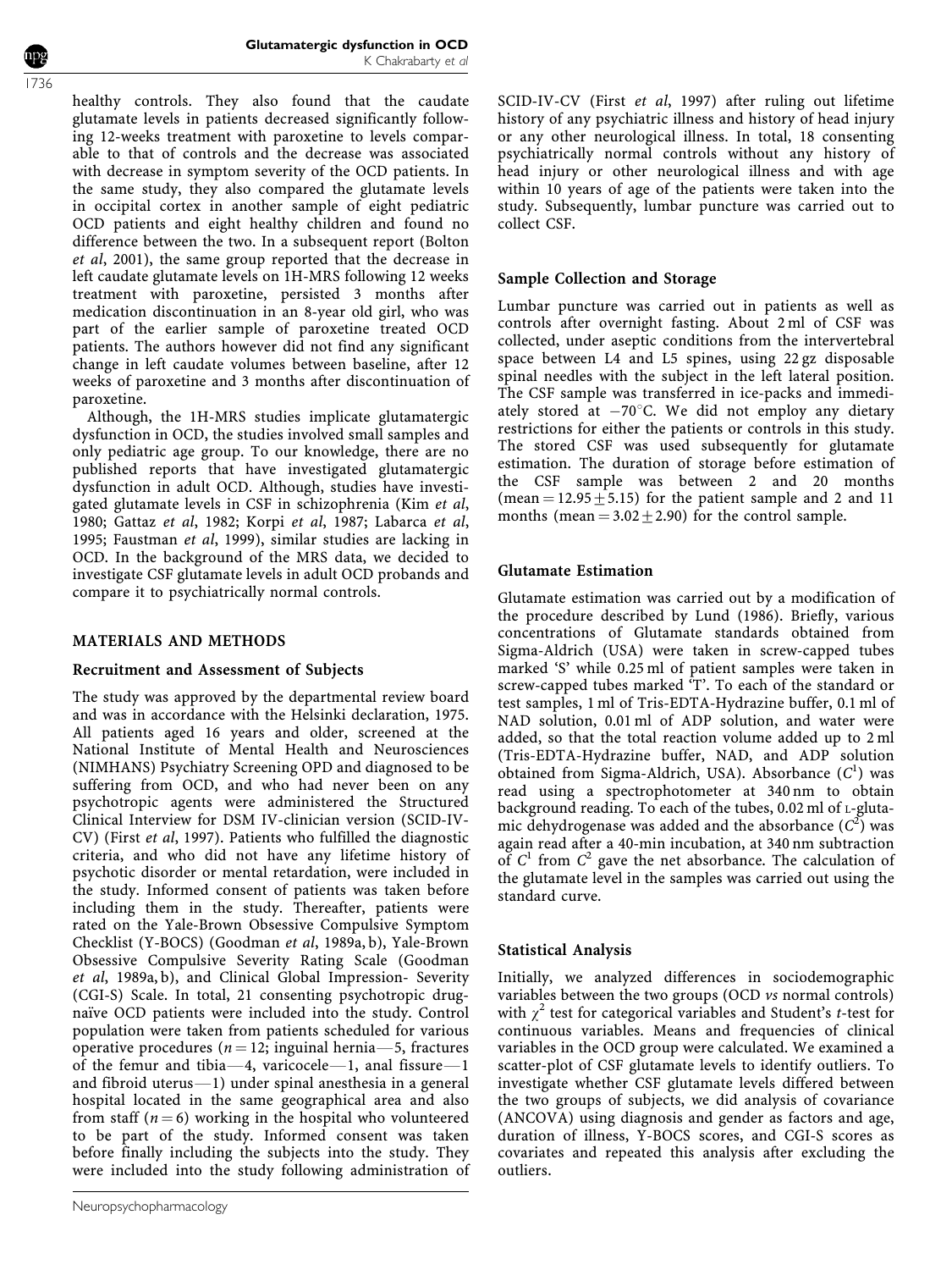#### RESULTS

#### Demographic and Clinical Characteristics

Table 1 shows the sociodemographic profile of the subjects. There were no significant differences between the OCD patients and the controls except that the mean age of the control group was significantly more compared to the patient group. Table 2 shows the mean duration of illness, mean Y-BOCS and CGI- S scores, psychiatric comorbidities and frequencies of various obsessive- compulsive symptoms in the patients.

#### CSF Glutamate levels

Table 3 shows the mean glutamate levels  $(umol/l)$  in CSF in male and female patients and controls. Figure 1 shows a

Table | Sociodemographic Profile of the Sample

|                                           | <b>Patients</b><br>$(n=21)$ | <b>Controls</b><br>$(n=18)$ | Þ     |
|-------------------------------------------|-----------------------------|-----------------------------|-------|
| Sex (M: F)                                | 16:5                        | 12:6                        | NS    |
| Mean age in years (SD)                    | 23.81 $(\pm 8.0)$           | $31.78 (+10.88)$            | 0.012 |
| Mean number of years of<br>education (SD) | $10.24 (+5.08)$             | $9.67 (+ 2.89)$             | NS    |
| Married                                   | 4                           |                             | 0.004 |

Bold indicates statistically significant values.

#### Table 2 Clinical Profile of OCD Patients

| Mean duration of illness in years (SD)       | 4.36(4.18) |
|----------------------------------------------|------------|
| Mean total YBOCS score (SD)                  | 26.04(5.8) |
| Mean total CGI-severity score (SD)           | 5.14(0.85) |
| Comorbid psychiatric conditions <sup>a</sup> | Number (%) |
| Dysthymia                                    | (4.8)      |
| Alcohol                                      | (4.8)      |
| Social phobia                                | 4(19)      |
| Tic disorder                                 | 3(14.3)    |
| Frequency of obsessive-compulsive symptoms   | Number (%) |
| Contamination obsessions                     | 12(57.1)   |
| Aggressive obsessions                        | 8(38.1)    |
| Sexual obsessions                            | 7(33.3)    |
| Religious obsessions                         | 4(19)      |
| Hoarding/saving obsessions                   | 2(9.5)     |
| Pathological doubt                           | 15(71.4)   |
| Symmetry/exactness obsessions                | 5(23.8)    |
| Other obsessions                             | 11(52.4)   |
| Washing/cleaning compulsions                 | 9(42.9)    |
| Checking compulsions                         | 16(76.2)   |
| Repeating rituals                            | 7(33.3)    |
| Hoarding/collecting                          | 2(9.5)     |
| Arranging/ordering                           | 5(23.8)    |
| Other compulsions                            | 10(47.6)   |
|                                              |            |

<sup>a</sup>Only comorbid conditions present are shown.

scatter-plot of CSF glutamate levels in male and female patients and controls. Table 4 shows the result of analysis of covariance (ANCOVA) with diagnosis and gender included as factors and age, duration of illness, total Y-BOCS scores, and CGI-S scores included as covariates. There was a



**Figure I** Scatterplot showing CSF glutamate levels in patients (1) and controls (2).

Table 3 Mean (SD) CSF Glutamate (umol/l) Levels in OCD Patients and Controls

|         | $OCD (n=21)$ | Control $(n=18)$ |
|---------|--------------|------------------|
| Males   | 47.11 (4.46) | 41.23 (4.27)     |
| Females | 47.18 (3.95) | 41.61(2.10)      |
| Total   | 47.12 (4.25) | 41.36(3.63)      |

| Table 4 Analysis of Covariance (ANCOVA) of Glutamate Levels |  |  |  |  |
|-------------------------------------------------------------|--|--|--|--|
| in CSF                                                      |  |  |  |  |

| <b>Factors/covariates</b>  | Df   | F     | <b>Significance</b> |
|----------------------------|------|-------|---------------------|
| Diagnosis                  | 1/31 | 6.846 | 0.014               |
| Gender                     | 1/31 | 0.524 | 0.474               |
| Age                        | 1/31 | 0.011 | 0.918               |
| Number of years of illness | 1/31 | 2.075 | 0.160               |
| Total Y-BOCS score         | 1/31 | 0.470 | 0.498               |
| CGI-S score                | 1/31 | 0.659 | 0.423               |

Diagnosis (OCD vs Controls) and gender were included as factors, while age, number of years of illness, total Y-BOCS scores, and CGI-S scores were included as covariates in the analysis.

Bold indicates statistically significant values.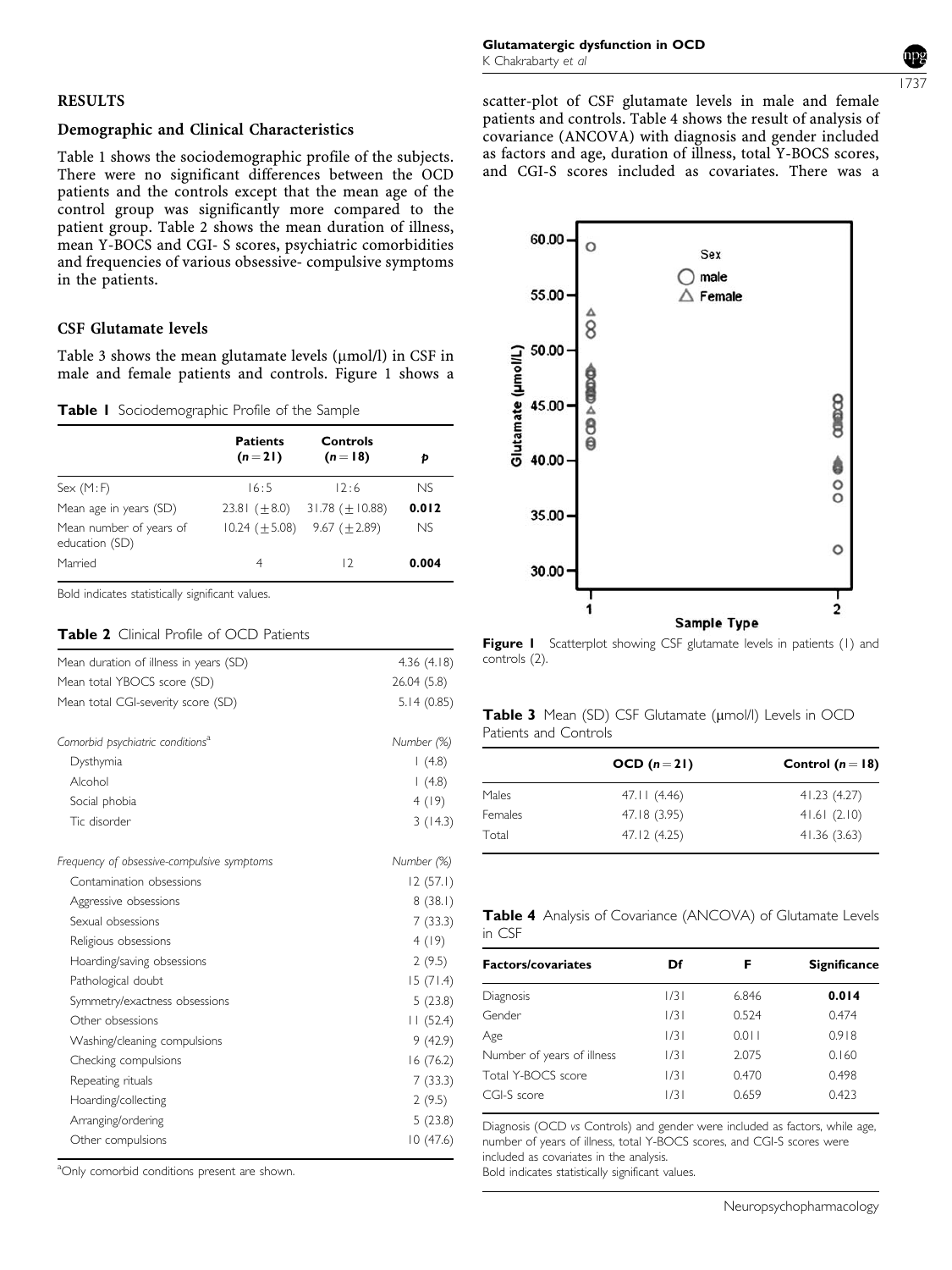1738

significant main effect ( $p = 0.014$ ) of diagnosis on CSF glutamate levels. No statistically significant effect of gender, age, duration of illness, total Y-BOCS scores, or CGI-S scores was found on differences in CSF glutamate levels between patients and controls. On repeating the ANCOVA after excluding the two outliers (one each from the patient and control group, as evident from the scatter-plot in Figure 1), we found that CSF glutamate levels were significantly higher in OCD patients compared to controls  $[F(1,29) = 11.153, p = 0.002]$ . Again, there was no statistically significant effect of gender, age, duration of illness, total Y-BOCS scores, or CGI-S scores on differences in CSF glutamate levels on repeating ANCOVA without the outliers.

## DISCUSSION

The aim of our study was to investigate glutamate levels in psychotropic drug-naive OCD patients and compare it with psychiatrically normal controls. The main finding of our study is that CSF glutamate levels are significantly raised in OCD patients compared to normal controls, and that the difference is unrelated to age or gender of the subjects.

To our knowledge, this is the first published report investigating CSF glutamate levels in OCD patients, although there have been previous studies investigating various biogenic amines in CSF in OCD patients (Thoren et al, 1980; Insel et al, 1985; Swedo et al, 1992; Leckman et al, 1995). The use of psychotropic drug-naïve patients in order to avoid the confounding effects of medications (Charney et al, 1981; Mellstrom et al, 1982; Garvey et al, 1984) and the use of a psychiatrically normal control sample constitute the other methodological advantages of our study. While previous imaging studies have demonstrated increased glutamate levels, which come down with treatment, they had used pediatric sample. Our study demonstrates glutamatergic abnormalities for the first time in a sample of adult OCD patients. Additionally, one of the pitfalls of using 1H-MRS for estimating glutamate/glutamine levels is that they do not appear as a single resonance peak in the spectrum as N-acetyl aspartate (NAA) or choline (Cho) do, but are split into multiplets due to their chemical structures. In addition to limitations in absolute spectroscopic quantification, there is a large amount of overlap in the chemical shift range of the multiplets obtained from glutamate/glutamine, rendering such assessments imprecise. Thus, our study complements MRS imaging studies in providing an estimate of brain glutamate levels.

However, the results of our study need to be considered on the background of certain methodological limitations. Although the CSF samples in our patient and control sample were drawn following an overnight fast, the time of collection of the samples was not uniform for the patient and control samples. However, to our knowledge, there are no reports indicating diurnal variation in CSF glutamate levels.

We did not control for diet or collect data regarding body weight or basal metabolic index (BMI) of the subjects. Again there are no reports indicating dietary influence on CSF glutamate levels. A recent study also did not find any effect of weight, height, or BMI on CSF glutamate levels (Altemus et al, 2004). Our control sample was also not sex-matched

Neuropsychopharmacology

with the patient sample and although attempt was made at matching age, the mean age of the control sample was significantly higher than the patient sample. However, previous studies that have looked at this issue have reported no influence of age and gender on CSF glutamate levels (Gjessing et al, 1974; Lakke and Teelken, 1976; McGale et al, 1977; Goodnick et al, 1980; Hagenfeldt et al, 1984; Ferraro and Hare, 1985, Altemus et al, 2004). In addition, our covariate analyses did not show any significant effect of age or gender on CSF glutamate levels. Studies have, however, found that CSF glutamate levels varied according to mode of collection and storage (Ferrarese et al, 1993). Levels of untreated CSF glutamate have been found to decrease gradually over time (Ferrarese et al, 1993; Anesi et al, 1998). Although we used untreated CSF for glutamate estimation, as our patient's samples were stored for a longer duration compared to our control samples, the significantly higher glutamate levels found in our patient samples are unlikely to be an artifact of storage condition. On the contrary, possibly the differences would have been higher if our CSF samples were treated with acid and neutralized, or analyzed faster after collection. Some of our control subjects were scheduled for operative procedures for various conditions. It is unlikely that the CSF glutamate levels were influenced by these procedures as the CSF samples were obtained before the subjects were anesthetized for these procedures. To our knowledge, there is also no evidence that any of the various physical conditions present in our control subjects have any effect on CSF glutamate levels. It is also possible that CSF glutamate levels change with the stress of lumbar puncture as previously reported for various other neurochemicals, and thus do not reflect the correct levels (Hill et al, 1999). However, this would have equally affected both the patient and control groups and hence would be unlikely to result in different CSF glutamate levels in the two groups.

Our study shows no statistically significant effect of total Y-BOCS scores or CGI-S scores on CSF glutamate levels, when they were included as covariates in the ANCOVA. If CSF glutamate levels were to be causally linked to OCD, one would expect an effect of symptom severity as measured by Y-BOCS or CGI-S scores on CSF glutamate levels, which was not found in our analyses. There are various possible explanations for this finding. It is possible that our study sample was underpowered to delineate the relationship between OCD symptom severity and CSF glutamate levels. A more likely reason for the lack of statistically significant relationship between OCD symptom severity and CSF glutamate levels as evident in our study is that although our study and various neuroimaging studies implicate glutamatergic excess in the pathophysiology of OCD, it is likely that there is a complex interplay of various neurotransmitter dysfunctions rather than centrality of one neurotransmitter dysfunction in OCD, ruling out any simple correlation between OCD symptom severity scores and CSF glutamate levels. It is also possible that there are hyposerotonergic and hyperglutamatergic subtypes of OCD and any relationship between measures of symptom severity and CSF neurotransmitter levels are likely to be manifest only when patients with a specific neurotransmitter dysfunction are selected in a study.

The results of our study implicate glutamatergic excess in the pathophysiology of OCD. This needs to be understood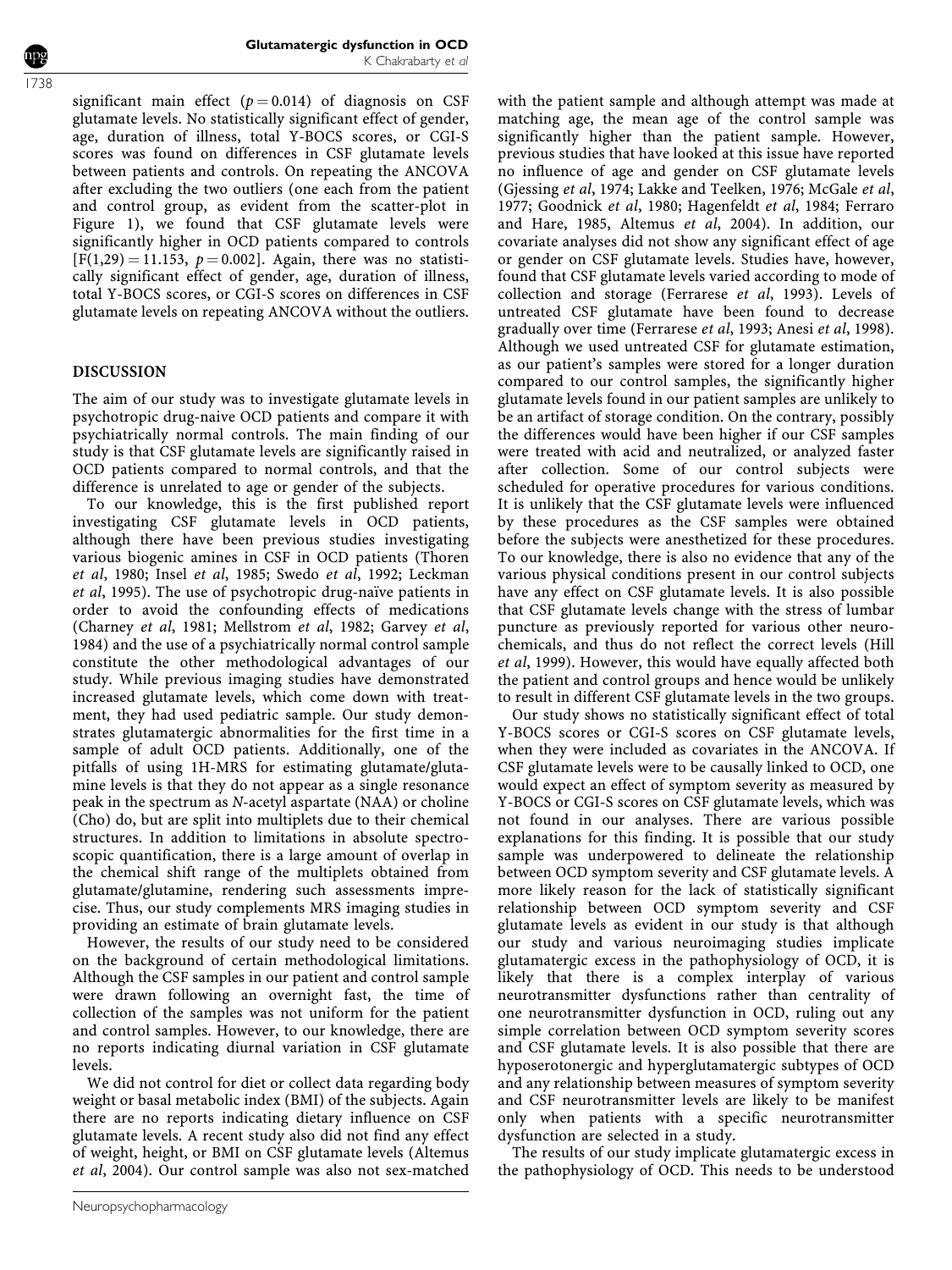on the background of the current understanding regarding the neurobiological basis of OCD. On the basis of functional, structural, and spectroscopic brain imaging studies, it has been postulated that OCD involves dysfunction in one of the several hypothesized parallel corticostriato-pallido-thalamo-cortical loops (Alexander et al, 1986; Saxena and Rauch, 2000). The OCD circuit is hypothesized to have two loops: (1) the direct pathway, projecting from the cerebral cortex to striatum to the internal segment of the globus pallidus-substantia nigrapars reticulata complex (Gpi/SNr) and then to thalamus and back to cortex; and (2) the indirect pathway, projecting from the cortex to striatum and then to the external segment of the globus pallidus followed by subthalamic nucleus before returning to the Gpi/SNr, where it rejoins the common pathway to the thalamus before returning to the cortex (Saxena and Rauch, 2000). Although there are various neurotransmitters that modulate the activity of afferents and efferents in these loops, it is significant that excitatory inputs in these pathways are predominantly glutamatergic, whereas inhibitory ones are predominantly GABAergic (Parent and Hazrati, 1995). It has been hypothesized that overactivity of the direct pathway or underactivity of the indirect pathway leads to OCD. Considering the predominant neurotransmitters involved in these pathways, the direct pathway overactivity model of OCD suggests glutamatergic excess in certain brain regions in OCD, which is compatible with increased CSF glutamate in OCD patients. Thus, our finding of significantly increased CSF glutamate in OCD patients provides evidence in support of the current neurobiological models of OCD. However, one needs to keep in mind that increased CSF glutamate is not exactly the same as increased glutamatergic activity in the cortical and subcortical pathways. Different processes such as neuronal release and transport, glial uptake, diffusion barriers, sequestration in distinct metabolic pools, and degradation may be responsible for the modifications of glutamate levels in CSF. Nevertheless, various studies have demonstrated the existence of a blood– CSF barrier to amino acids and suggested that CSF glutamate concentrations should reflect its function within the central nervous system (McGale et al, 1977; Ijima et al, 1978; Kornhuber and Kornhuber, 1992; Rothstein et al, 1992).

The findings of our study that glutamatergic dysfunction is related to the pathophysiology of OCD has been supported also by findings from animal studies, in addition to the MRS-imaging studies in pediatric OCD (Moore et al, 1998; Rosenberg et al, 2000; Bolton et al, 2001). McGrath et al (2000) have shown that MK-801, a noncompetitive NMDA receptor antagonist that indirectly stimulates cortical-limbic glutamate output, aggravated a transgenedependent abnormal behavior (repetitive climbing and leaping) in a transgenic mouse model of comorbid Tourette's syndrome and OCD, at doses insufficient to induce stereotypies, and more readily induced stereotypies and limbic seizure behaviours at higher doses.

In summary, our study provides preliminary evidence implicating glutamatergic excess in the pathophysiology of OCD. However, these findings need to be further explored by studies from other centers involving larger sample sets from different age groups. There is also a need to investigate

1739

the effect of treatment on CSF glutamate levels alongwith further characterization of various glutamate receptor levels and functioning in OCD patients before one may conclude on its relevance to OCD.

## REFERENCES

- Alexander GE, DeLong MR, Strick PL (1986). Parallel organization of functionally segregated circuits linking basal ganglia and cortex. Annu Rev Neurosci 9: 357–381.
- Altemus M, Fong J, Yang R, Damast S, Luine V, Ferguson D (2004). Changes in cerebrospinal fluid neurochemistry during pregnancy. Biol Psychiatry 56: 386–392.
- Altemus M, Pigott T, Kalogeras KT, Demitrack M, Dubbert B (1992). Abnormalities in the regulation of vasopressin and corticotropin releasing factor secretion in obsessive-compulsive disorder. Arch Gen Psychiatry 49: 9–20.
- Anesi A, Rondanelli M, d'Eril GM (1998). Stability of neuroactive amino acids in cerebrospinal fluid under various conditions of processing and storage. Clin Chem 44: 2359–2360.
- Bolton J, Moore GJ, MacMillan S, Stewart CM, Rosenberg DR (2001). Case study: caudate glutamatergic changes with paroxetine persist after medication discontinuation in pediatric OCD. J Am Acad Child Adolesc Psychiatry 40: 903–906.
- Charney DS, Heninger GR, Sternberg DE, Redmond DE, Leckman JF, Maas JW, Roth RH (1981). Presynaptic adrenergic receptor sensitivity in depression. The effect of long-term desipramine treatment. Arch Gen Psychiatry 38: 1334–1340.
- Faustman WO, Bardgett M, Faull KF, Pfefferbaum A, Csernansky JG (1999). Cerebrospinal fluid glutamate inversely correlates with positive symptom severity in unmedicated male schizophrenic/schizoaffective patients. Biol Psychiatry 45: 68–75.
- Ferrarese C, Pecora N, Frigo M, Appollonio I, Frattola L (1993). Assessment of reliability and biological significance of glutamate levels in cerebrospinal fluid. Ann Neurol 33: 316–319.
- Ferraro TN, Hare TA (1985). Free and conjugated amino acids in human CSF: influence of age and sex. Brain Res 338: 53–60.
- First MB, Spitzer RL, Gibbon M, Williams JBW (1997). Structured Clinical Interview for DSM-IV Axis I Disorders-Clinician Version (SCID-CV). American Psychiatric Press: Washington, DC.
- Garvey MJ, Tuason VB, Johnson RA, Valentine RH, Cooper TB (1984). Elevated plasma tricyclic levels with therapeutic doses of imipramine. Am J Psychiatry 141: 853–856.
- Gattaz WF, Gattaz D, Beckmann H (1982). Glutamate in schizophrenics and healthy controls. Arch Psychiatr Nervenkr 231: 221–225.
- Gjessing LR, Gjesdahl P, Dietrichson P, Presthus J (1974). Free amino acids in the cerebrospinal fluid in old age and in Parkinson's disease. Eur Neurol 12: 33–37.
- Goodman WK, Price LH, Rasmussen SA, Mazure C et al (1989a). The Yale-Brown obsessive-compulsive scale: I. Development, use and reliability. Arch Gen Psychiatry 46: 1006–1011.
- Goodman WK, Price LH, Rasmussen SA, Mazure C et al (1989b). The Yale-Brown obsessive-compulsive scale: II. Validity. Arch Gen Psychiatry 46: 1012–1016.
- Goodnick PJ, Evans HE, Dunner DL, Fieve RR (1980). Amino acid concentrations in cerebrospinal fluid: effects of aging, depression, and probenecid. Biol Psychiatry 15: 557–563.
- Griest JH, Jefferson JW, Kobak KA, Katzelnick DJ, Serlin RC (1995). Efficacy and tolerability of serotonin transport inhibitors in obsessive-compulsive disorder. A meta-analysis. Arch Gen Psychiatry 52: 53–60.
- Hagenfeldt L, Bjerkenstedt L, Edman G, Sedvall G, Weisel FA (1984). Amino acid in plasma and CSF and monoamine metabolites in CSF: interrelationship in healthy subjects. J Neurochem 42: 833–837.